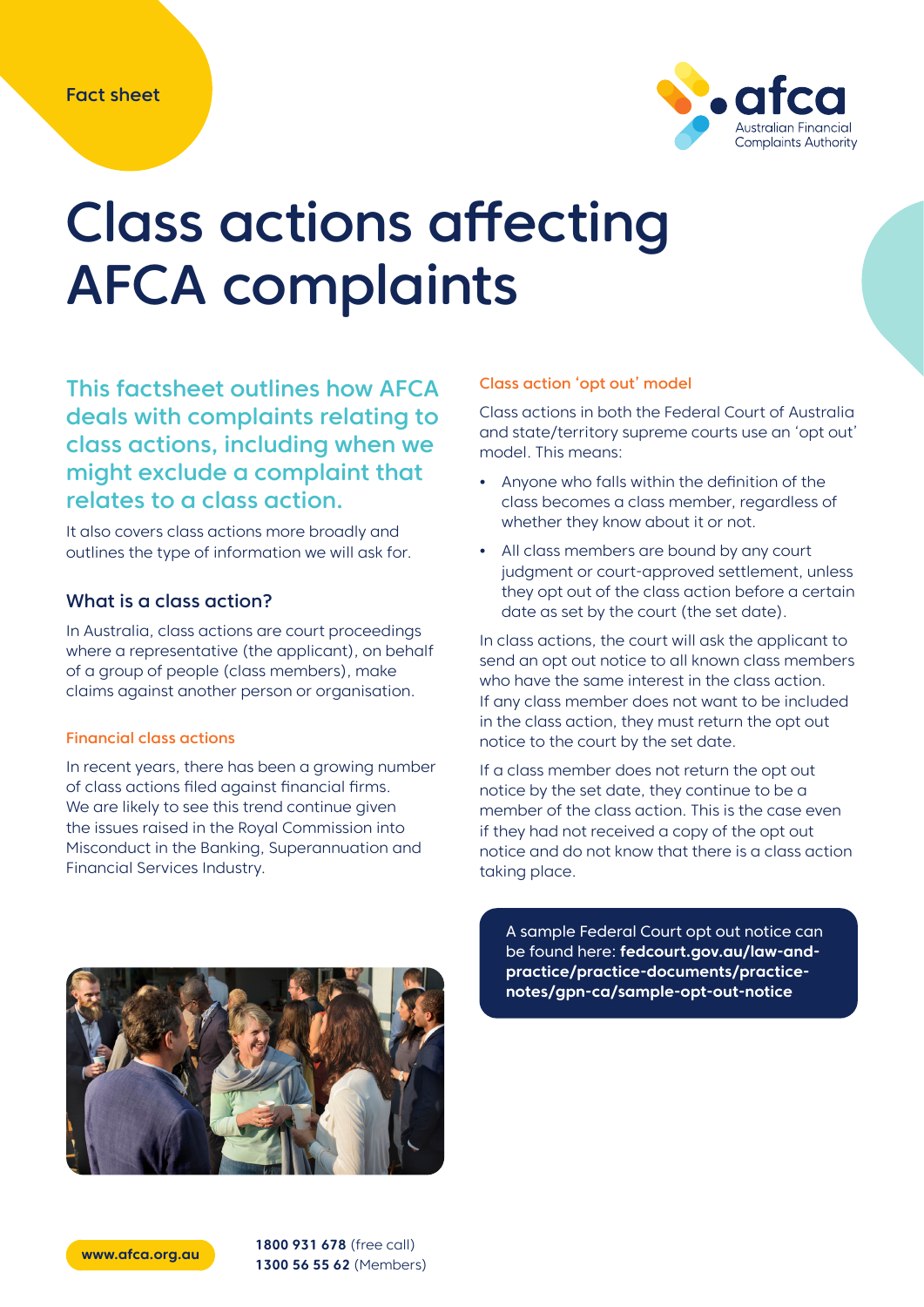# How AFCA deals with complaints relating to class actions

### Our role

External dispute resolution is an alternative to tribunals and courts to resolve complaints individuals and small businesses have with their financial firms.

Where an AFCA complainant is already a part of a class action, it is not appropriate for both the court and AFCA to deal with the same complaint.

#### We may exclude a complaint

We have discretion under our Rules to exclude some complaints. We do not exercise our discretion lightly and will only do so where there are compelling reasons.

In some cases, we may not be aware of the class action. We rely on financial firms to tell us about any relevant opt out class actions.

Where there is a class action, we will first consider whether the AFCA complaint and the class action:

- **•** are both against the same financial firm; and
- **•** both relate to the same facts and circumstances.

It is more appropriate for the court to hear the class action if the parties and issues are similar – in these circumstances AFCA will exclude the complaint.

AFCA may also exclude a complaint about a financial firm's conduct which is not initially included in the class action claim but is ultimately included in the class action settlement.

See sections C.2.1 and C.2.2 of the AFCA Rules on our website for more information: **afca.org.au/rules**



# Relevant information

We will consider the circumstances of each case before deciding whether to exclude a complaint. AFCA will base its decision about whether to exclude a complaint (where a class action has begun in court) on the following information:

- **•** the claims made against the financial firm in the class action
- **•** the outcome that is being sought by the applicant in the class action
- **•** the definition of the class that is, criteria for being a class member
- **•** whether the complainant agrees that they are a class member
- **•** whether the complainant has opted out of the class action by returning the opt out notice to the court by the set date
- **•** the content of the opt out notice and when it was sent
- **•** whether there are other reasons for not excluding all or part of the complaint, for example, the complaint deals with additional issues that are not being considered by the court.

We will ask financial firms and complainants to provide relevant documents and details as set out below.

#### From financial firms

This section applies if the financial firm becomes aware that:

- **•** a class action has commenced against them
- **•** an AFCA complaint against them relates to the same facts and circumstances as those of the class action.

When this situation arises, the financial firm should:

- **•** immediately inform us of the class action
- **•** provide us with relevant court documents
- **•** provide us with a list of all AFCA complaints against the financial firm that are relevant to the class action
- **•** keep us informed about the class action, including any court order for the applicant to send opt out notices to potential class members.



**www.afca.org.au 1800 931 678** (free call) **1300 56 55 62** (Members)